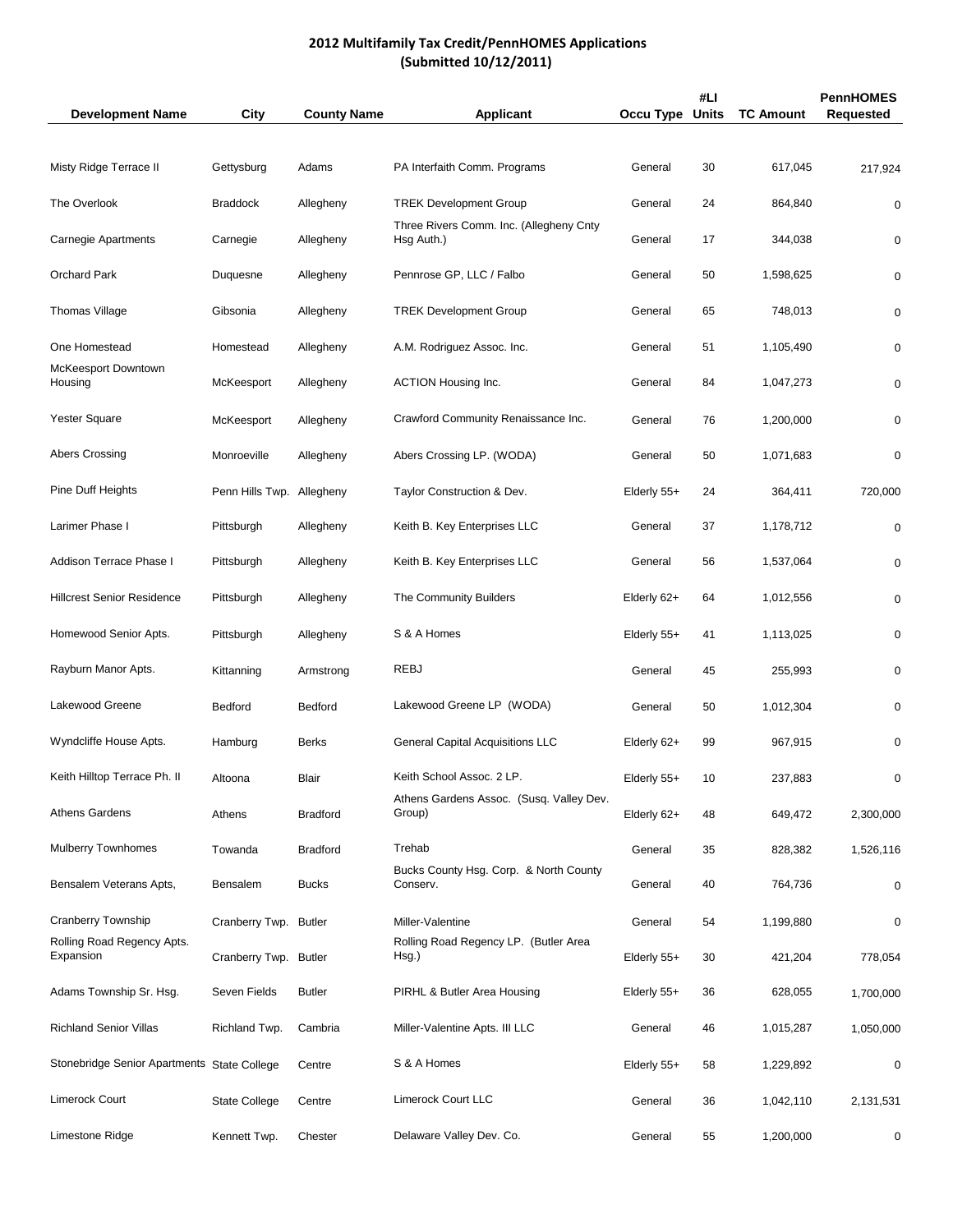| <b>Development Name</b>                | City                | <b>County Name</b> | (Submitted 10/12/2011)<br><b>Applicant</b>               | Occu Type     | #LI<br><b>Units</b> | <b>TC Amount</b> | <b>PennHOMES</b><br><b>Requested</b> |
|----------------------------------------|---------------------|--------------------|----------------------------------------------------------|---------------|---------------------|------------------|--------------------------------------|
| Presbyterian Village                   |                     |                    |                                                          |               |                     |                  |                                      |
| Westminster Place @ Ware               | Oxford              | Chester            | Presbyterian Senior Living                               | Elderly 55+   | 61                  | 1,214,794        | $\pmb{0}$                            |
| Fairview Village                       | Phoenixville        | Chester            | Fairview Court Development (Pennrose<br>G.P. LLC)        | General       | 36                  | 739,480          | $\pmb{0}$                            |
| North Coventry Senior Living           | Pottstown           | Chester            | Integral Dev. LLC                                        | Elderly 62+   | 60                  | 1,156,570        | $\pmb{0}$                            |
| Historic Molly Pitcher Apts.           | Carlisle            | Cumberland         | Cumberland Sr. Hsg. Assoc. (Cumb.<br>Redev. & Hsg. Auth. | Elderly 62+   | 8                   | 246,036          | $\pmb{0}$                            |
| The Court at Washington<br>Square      | Harrisburg          | Dauphin            | Leon N. Weiner & Associates                              | General       | 100                 | 944,640          | 0                                    |
| <b>Union House Apartments</b>          | Lykens              | Dauphin            | Home Leasing LLC                                         | General       | 43                  | 1,200,000        | $\pmb{0}$                            |
| Jefferis Square                        | <b>Chester City</b> | Delaware           | Pennrose GP, LLC                                         | General       | 36                  | 484,703          | $\mathbf 0$                          |
| <b>Ridgmont Senior Living</b>          | Ridgway             | Elk                | <b>TREK Development Group</b>                            | Elderly 55+   | 20                  | 425,634          | 1,441,960                            |
| <b>Meyers Greene</b>                   | Corry               | Erie               | Meyers Green LP. (WODA)                                  | General       | 52                  | 693,718          | 0                                    |
| <b>Harborcreek Townhomes</b>           | <b>Harborcreek</b>  | Erie               | NRP Holdings, LLC                                        | Elderly 55+   | 56                  | 1,200,000        | 1,800,000                            |
| Marketplace Senior                     | Washington<br>Twp.  | Erie               | C.H.O.I.C.E.                                             | Elderly 55+   | 58                  | 1,200,000        | 1,275,000                            |
| <b>Highland Village</b>                | Washington Twp Erie |                    | <b>HANDS</b>                                             | Elderly 55+   | 36                  | 580,783          | 1,800,000                            |
| Uniontown Family Homes II              | Uniontown           | Fayette            | Fayette County Comm Act                                  | General       | 28                  | 741,552          | $\pmb{0}$                            |
| <b>Biererwood Phase I</b>              | Uniontown           | Fayette            | Pennrose GP, LLC / Falbo                                 | General       | 43                  | 1,200,000        | 1,093,865                            |
| Westminster Place at Quincy<br>Village | Waynesboro          | Franklin           | Presbyterian Senior Living                               | Elderly $55+$ | 36                  | 672,704          | 0                                    |
| New Forge Crossing                     | Waynesboro          | Franklin           | New Forge Crossing LP (WODA)                             | General       | 50                  | 1,195,423        | 645,000                              |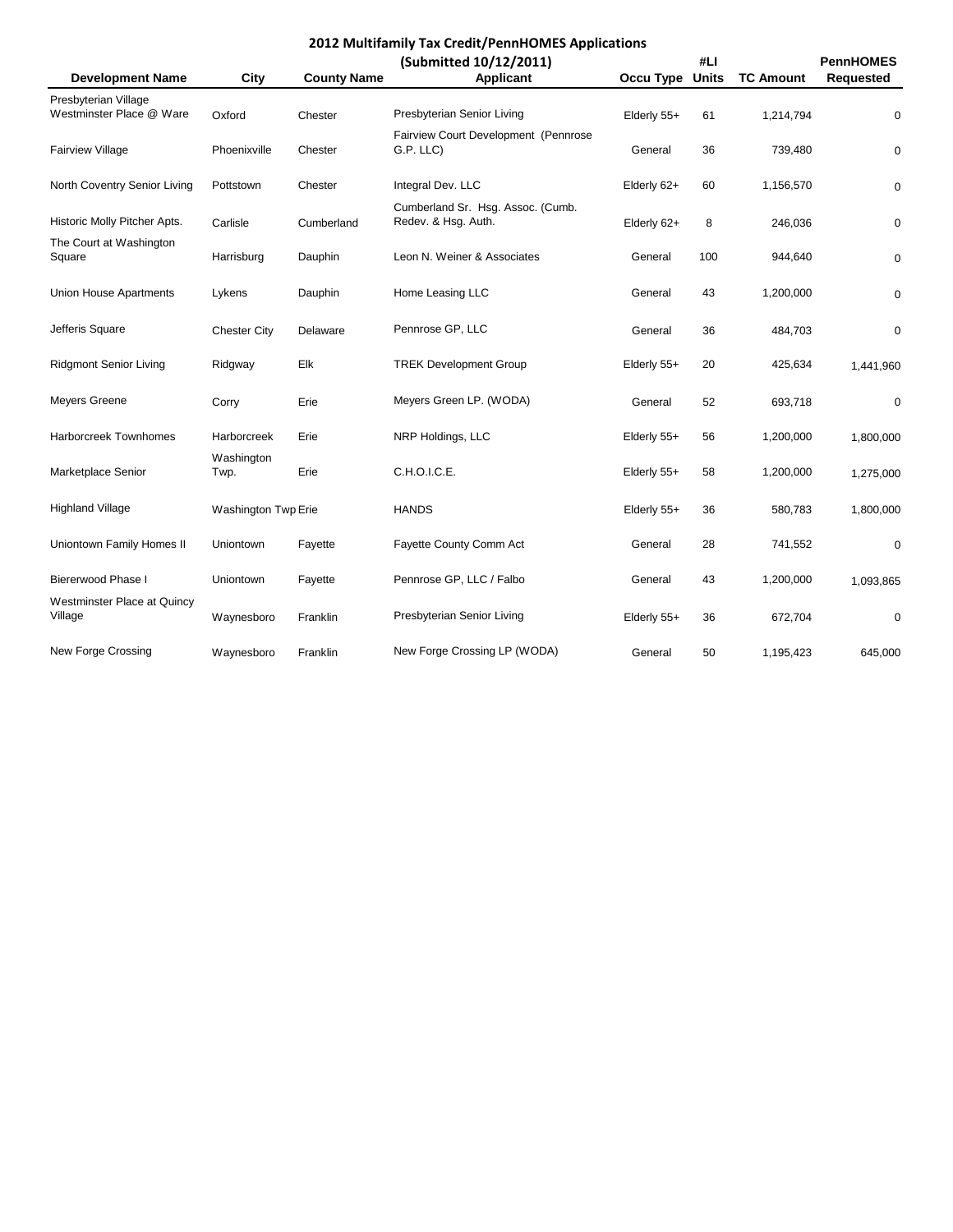| <b>Development Name</b>       | <b>City</b>  | <b>County Name</b> | (Submitted 10/12/2011)<br><b>Applicant</b>            | Occu Type         | #LI<br><b>Units</b> | <b>TC Amount</b> | <b>PennHOMES</b><br><b>Requested</b> |
|-------------------------------|--------------|--------------------|-------------------------------------------------------|-------------------|---------------------|------------------|--------------------------------------|
| Wayne Gardens                 | Waynesboro   | Franklin           | Valley Community Hsg. Corp.                           | Elderly 62+       | 40                  | 645,865          | 1,238,462                            |
| Jessup Revitalization         | Jessup       | Lackawanna         | Jessup Family Hsg. Partnership LP.                    | General           | 76                  | 1,068,950        | 0                                    |
| St. Michaels on the Hill      | Jessup       | Lackawanna         | Catholic Social Service & Zaccaeus Corp.              | Elderly 62+       | 34                  | 598,221          | 1,604,340                            |
| Goodwill at North             | Scranton     | Lackawanna         | Goodwill Industries of NEP                            | Elderly 62+       | 58                  | 1,490,506        | 0                                    |
| St. Francis of Assisi Commons | Scranton     | Lackawanna         | St. Francis of Assisi Kitchen                         | <b>Hmlss Vets</b> | 30                  | 565,560          | 0                                    |
| Cedar 500                     | Scranton     | Lackawanna         | United Neighborhood Comm.                             | General           | 26                  | 803883           | 0                                    |
| Ore Mine Road Apartments      | Marietta     | Lancaster          | Pathstone Housing Action Corp.                        | General           | 56                  | 1,193,998        | 0                                    |
| Mountainview Terrace          | New Holland  | Lancaster          | Welsh Mountain Home                                   | Elderly 55+       | 36                  | 722,196          | 0                                    |
| Lightner Greene II            | New Castle   | Lawrence           | Lightner Greene II LP (WODA)                          | Elderly 55+       | 40                  | 723,599          | 0                                    |
| Canal Way                     | Lebanon      | Lebanon            | Canal Commons LLC                                     | General           | 40                  | 1,112,047        | 0                                    |
| DiMatteo Plaza                | Palmyra      | Lebanon            | Palmyra Housing Dev. Corp.                            | Elderly 62+       | 40                  | 1,111,336        | 0                                    |
| <b>Tower Deer Run</b>         | Drums        | Luzerne            | Catholic Social Service & Tower Deer Run<br>LP.       | General           | 49                  | 1,102,500        | $\pmb{0}$                            |
| Nichols Place                 | Williamsport | Lycoming           | Nichols Place Associates (Susq. Valley Dev.<br>Group) | General           | 18                  | 446,361          | $\pmb{0}$                            |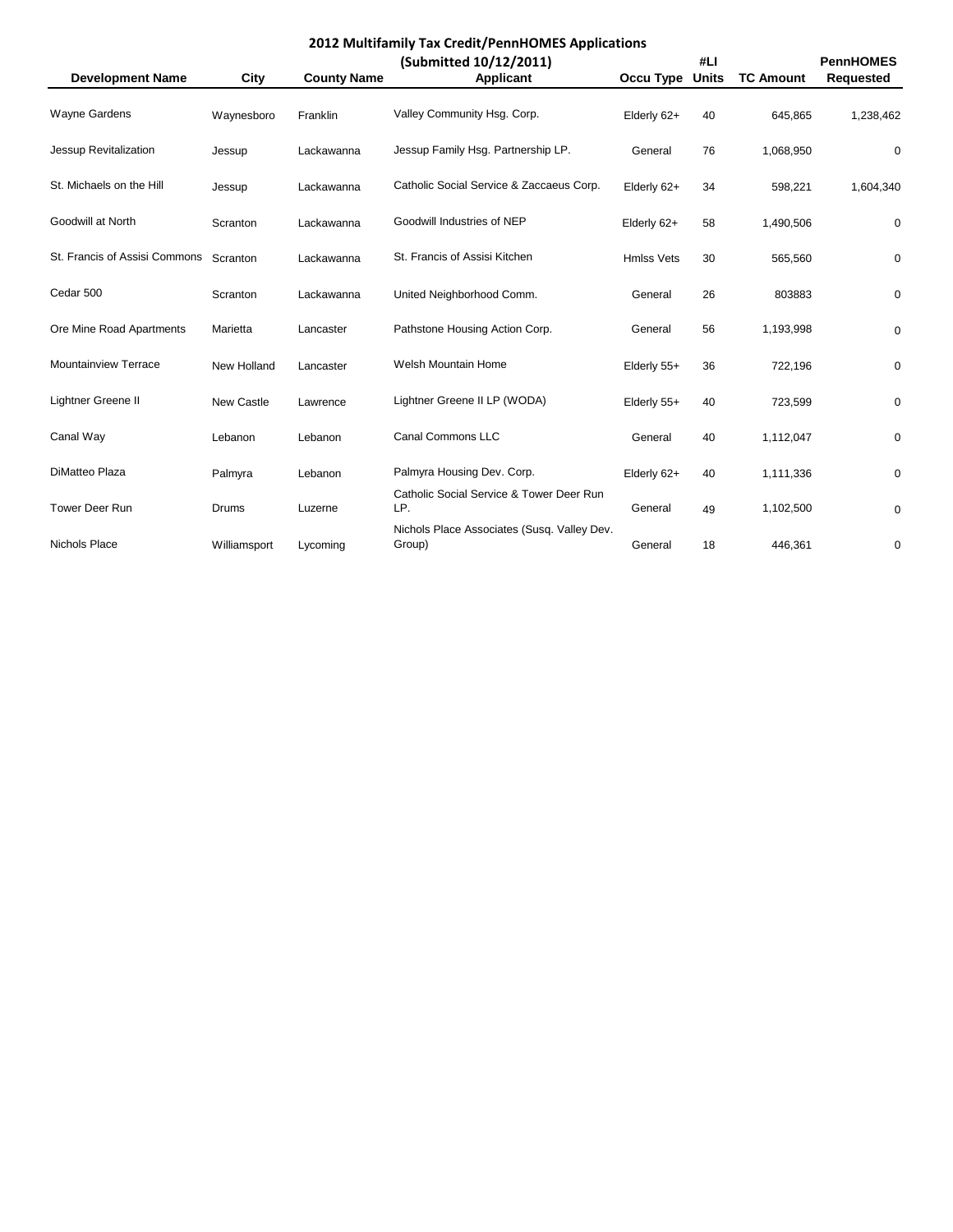| <b>Development Name</b>      | <b>City</b>      | <b>County Name</b>     | (Submitted 10/12/2011)<br><b>Applicant</b>         | Occu Type   | #LI<br><b>Units</b> | <b>TC Amount</b> | <b>PennHOMES</b><br><b>Requested</b> |
|------------------------------|------------------|------------------------|----------------------------------------------------|-------------|---------------------|------------------|--------------------------------------|
| <b>Lycoming Townhomes</b>    | Williamsport     | Lycoming               | NRP Holdings, LLC                                  | General     | 50                  | 1,167,632        | 1,000,000                            |
| Newbury Commons              | <b>Bradford</b>  | McKean                 | <b>Housing Visions</b>                             | General     | 50                  | 1,200,000        | 1,700,000                            |
| <b>Liberty Crossing</b>      | Grove City       | Mercer                 | <b>HANDS &amp; PIRHL</b>                           | General     | 35                  | 667,982          | 1,800,000                            |
| Lewistown Tower Apts.        | Lewistown        | Mifflin                | Lewistown Tower General LLC                        | Elderly 55+ | 26                  | 1,371,784        | 0                                    |
| <b>Mission Green</b>         | Abbinton Twp     | Montgomery             | Inglis Housing Corp.                               | Elderly 55+ | 61                  | 1,200,000        | $\pmb{0}$                            |
| Parkview at Oak Crest II     | Harleysville     | Montgomery             | <b>Shelter Development</b>                         | Elderly 62+ | 80                  | 987,235          | 0                                    |
| Montgomery Hill Apts.        | Norristown       | Montgomery             | Columbus Prop. Mgmt. & Dev. Inc. (1260<br>Housing) | Elderly 62+ | 54                  | 1,190,213        | 0                                    |
| Pottstown Senior Housing     | Pottstown        | Montgomery             | <b>PIRHL</b>                                       | Elderly 55+ | 36                  | 785,078          | 0                                    |
| <b>Bath Senior Housing</b>   | Bath             | Northampton            | Community Action Comm. Of Lehigh County            | Elderly 55+ | 42                  | 965,638          | 0                                    |
| St. Stanislaus Church Redev. | <b>Bethlehem</b> | Northampton            | <b>HDC Mid-Atlantic</b>                            | General     | 36                  | 1,030,377        | 0                                    |
| <b>VHDC AP54</b>             | Bethlehem        | Northampton/<br>Lehigh | Valley Housing Dev. Corp.                          | General     | 51                  | 586,634          | 0                                    |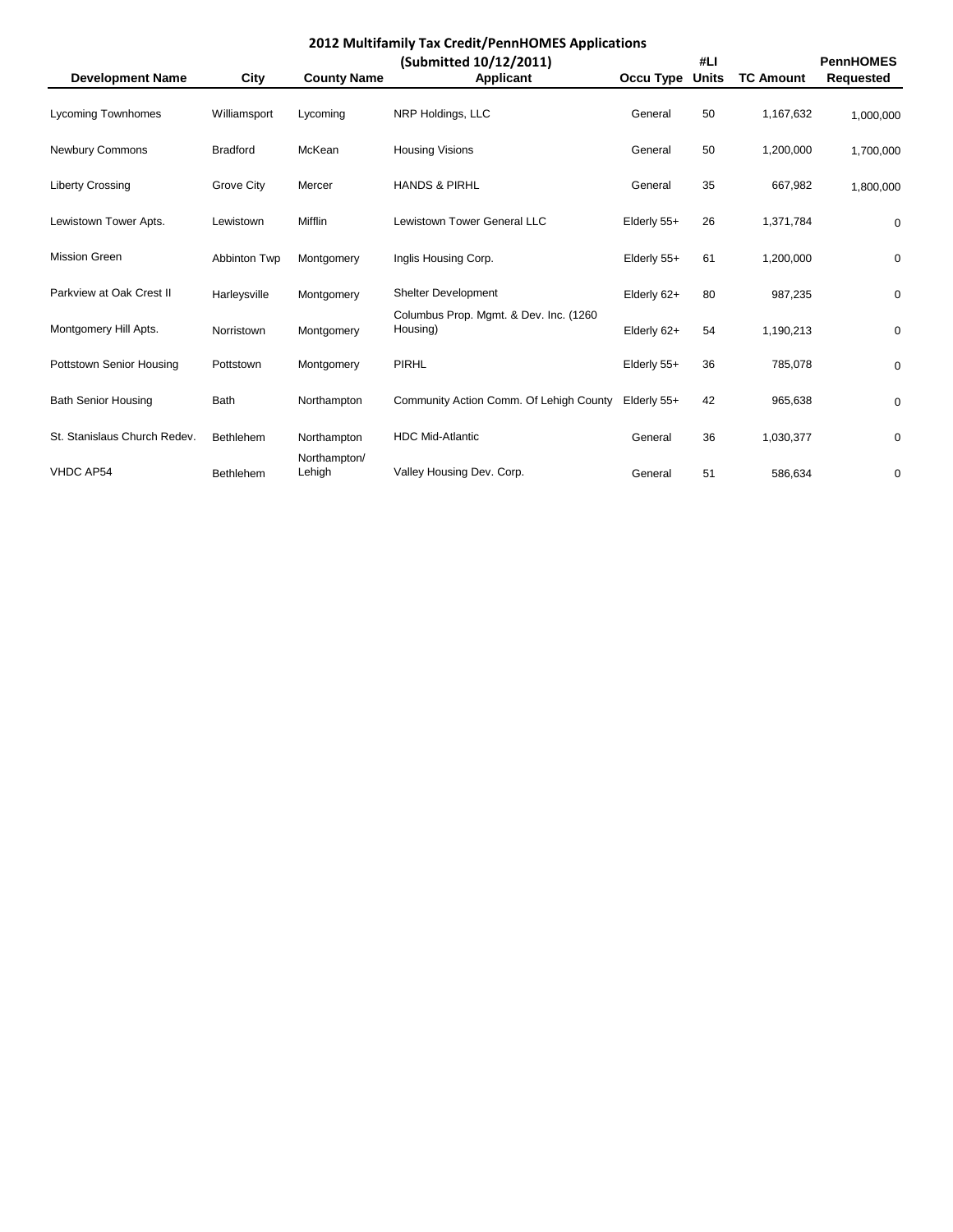|                                                |              |                               | (Submitted 10/12/2011)                              |             | #LI          |                  | <b>PennHOMES</b> |
|------------------------------------------------|--------------|-------------------------------|-----------------------------------------------------|-------------|--------------|------------------|------------------|
| <b>Development Name</b>                        | <b>City</b>  | <b>County Name</b>            | <b>Applicant</b>                                    | Occu Type   | <b>Units</b> | <b>TC Amount</b> | <b>Requested</b> |
| Cannery Point II                               |              | Northumberland Northumberland | Equestrian Hgts. Assoc. (Susq. Valley Dev.<br>Grp.) | General     | 22           | 483,086          | 1,340,000        |
| MPB School Apts.                               | Philadelphia | Philadelphia                  | 1260 Housing Dev. Corp                              | General     | 28           | 782,799          | 0                |
| <b>Tasker Village</b>                          | Philadelphia | Philadelphia                  | Diversified Community Serv.                         | General     | 28           | 397,699          | 0                |
| <b>Walnut Park Plaza</b>                       | Philadelphia | Philadelphia                  | Walnut Park Plaza LLC                               | Elderly 55+ | 224          | 1,183,053        | 0                |
| Venango House                                  | Philadelphia | Philadelphia                  | Winn Development                                    | Elderly 62+ | 106          | 1,140,516        | 0                |
| The Allegheny West<br>Foundation               | Philadelphia | Philadelphia                  | Allegheny West Foundation                           | General     | 47           | 801,961          | 0                |
| Mt. Vernon Manor Apts. Phase<br>Ш              | Philadelphia | Philadelphia                  | Diamond GO Mt. Vernon LLC                           | General     | 50           | 1,143,437        | 0                |
| Nugent Senior Apts.                            | Philadelphia | Philadelphia                  | Nugent Senior Apts. (Nolan Prop.)                   | Elderly 62+ | 57           | 1,176,882        | 0                |
| New Courtland Apts @ 1900<br>W. Allegheny Ave. | Philadelphia | Philadelphia                  | New Courland Elderly                                | Elderly 62+ | 60           | 1,200,000        | 0                |
| 4050 Apartments                                | Philadelphia | Philadelphia                  | People's Emergency Center                           | General     | 21           | 735,299          | 0                |
| <b>WPRE IV</b>                                 | Philadelphia | Philadelphia                  | <b>WPRE 4 LLC</b>                                   | General     | 20           | 399,051          | 0                |
| 60th Street Corridor                           | Philadelphia | Philadelphia                  | 60th Street Corridor                                | General     | 30           | 700,000          | 0                |
| Mantua West                                    | Philadelphia | Philadelphia                  | Philadelphia Housing Authority                      | General     | 53           | 1,199,880        | 0                |
| Nitza Tufino Townhomes                         | Philadelphia | Philadelphia                  | Nitza Tufino L.P. (WCRP)                            | General     | 25           | 879,657          | 0                |
| William Way Senior Res.                        | Philadelphia | Philadelphia                  | Pennrose GP, LLC                                    | Elderly 62+ | 56           | 1,197,508        | 0                |
| Centennial Village                             | Philadelphia | Philadelphia                  | <b>Community Ventures</b>                           | General     | 41           | 1,200,000        | 0                |
| Anthony Wayne Sr. Hsg. Phase<br>Ш              | Philadelphia | Philadelphia                  | Elon Group Ltd. (Altman)                            | Elderly 55+ | 46           | 1,200,000        | 0                |
| Stella Vista                                   | Philadelphia | Philadelphia                  | Homes of America Inc.                               | Elderly 62+ | 57           | 840,087          | 0                |
| HELP Philadelphia IV                           | Philadelphia | Philadelphia                  | HELP Development Corp.                              | Elderly 55+ | 60           | 1,097,298        | 0                |
| <b>Fairmount Gardens</b>                       | Philadelphia | Philadelphia                  | Project H.O.M.E.                                    | General     | 55           | 1,200,000        | 0                |
| <b>Barefield Mills</b>                         | Pottsville   | Schuylkill                    | Barefield Development Corp.                         | Elderly 62+ | 11           | 332,679          | 0                |
| The Village at Brierwood IV                    | Somerset     | Somerset                      | <b>TREK Development Group</b>                       | Elderly 55+ | 20           | 398,495          | 1,212,214        |
| The Meadows at Tiffany Pines                   | Montrose     | Susquehanna                   | Trehab                                              | General     | 40           | 1,027,226        | 2,879,116        |